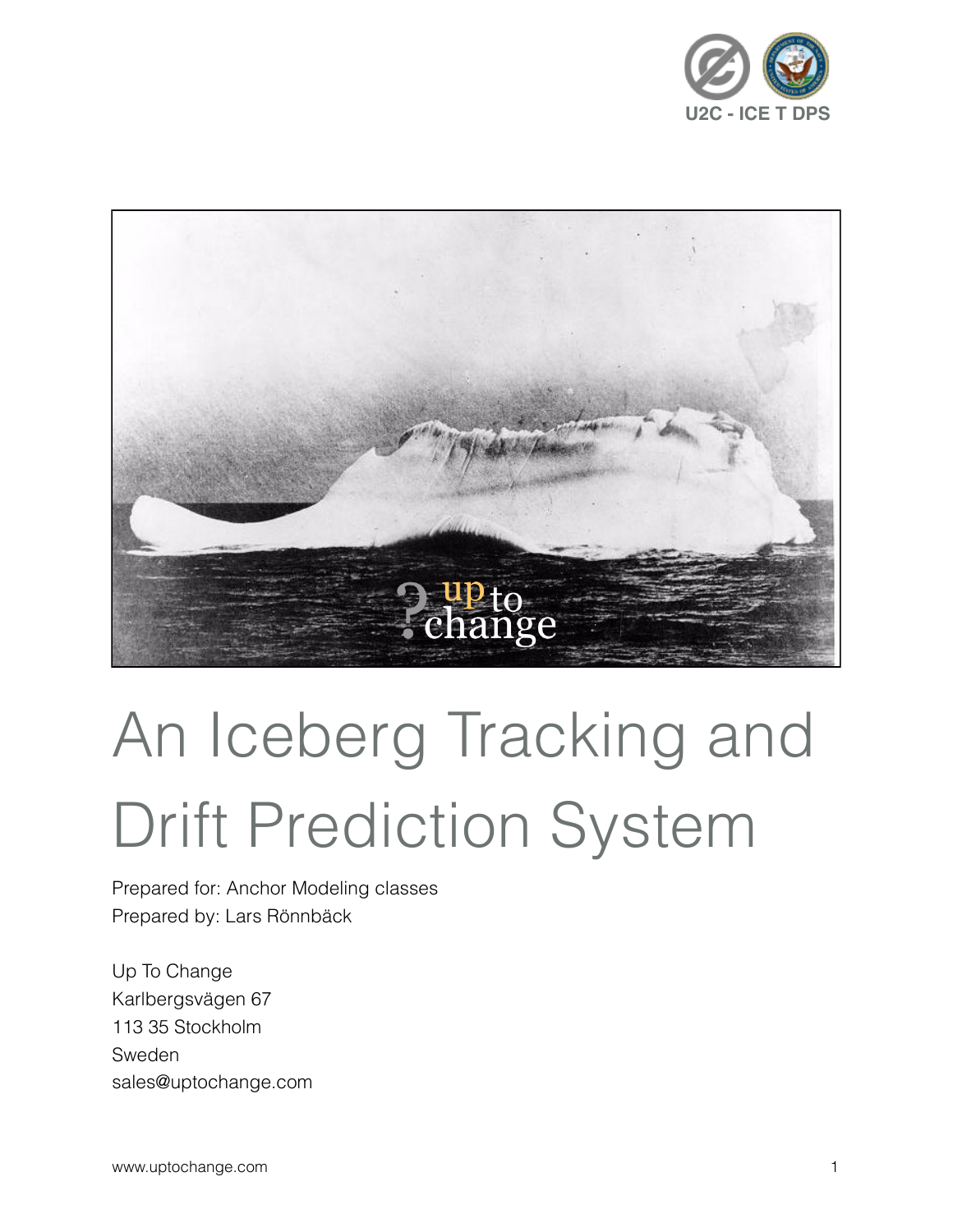# EXECUTIVE SUMMARY

## **Objective**

To track and predict the movements of icebergs in order to avoid collisions with vessels traveling on or below the oceanic surface, and allow for better route planning in the presence of icebergs.

#### Goals

Hourly track the position of every iceberg larger than 1 square mile and accurately predict their positions in 1, 3, 5, 10, 15, and 30 days. Areas free from icebergs are also reasonably well predicted up to half a year in advance. This data should be made freely available on the Internet.

#### Solution

Thanks to the commoditization of GPS transmitters these are now cheap enough to be dropped onto the edges of the glaciers and ice shelves that produce icebergs. Once an iceberg is formed by breaking off a fixed body of ice and become freely floating in the open water it will already be tagged with several transmitters. Such an event can be immediately noticed and the origin exactly determined.

Provided that the transmitters have been spread out evenly, it is also possible to approximate the initial size of the iceberg by the number of moving transmitters and their positions. The position of a tagged iceberg will thereafter be recorded on an hourly basis.

Twice a day the sizes and positions of the icebergs are fed into an oceanic drift prediction model that utilizes the local hydrodynamic properties of the area to estimate where an iceberg will be in 1, 3, 5, 10, 15, and 30 days from now. The reliability of the estimates vary depending on the conditions, such as wind, temperature, salinity, air pressure, and currents. Generally the margin of error is also larger the farther into the future the prediction lies, preventing predictions for longer than a month in advance.

Negative predictions, where icebergs will not be found, can be made with higher reliability and farther into the future. For example, if no icebergs have broken loose it is extremely unlikely that one will be found outside of Hawaii in the next six months.